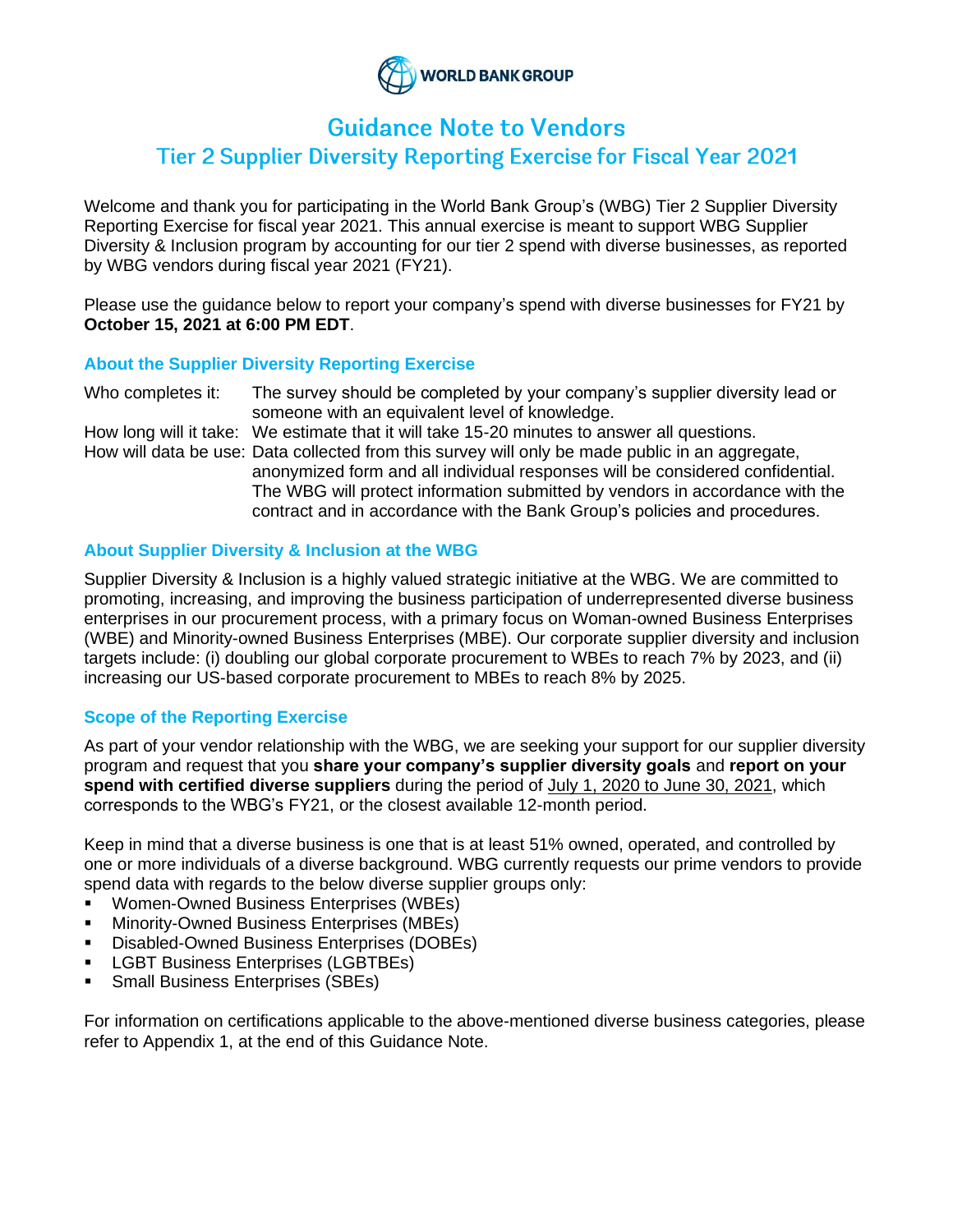#### **Important Information**

- Reporting your company's spend with diverse businesses should be done via the online form, accessible at: [https://www.surveymonkey.com/r/WBGTier2FY21.](https://www.surveymonkey.com/r/WBGTier2FY21) Please note that the WBG reserves the right to perform validation of the reported Tier 2 expenditure.
- If you have not yet established a supplier diversity program and/or are unable to track or report to the WBG your expenditure with diverse suppliers, we ask that you indicate this information in the relevant section of the survey.
- **•** Information and instructions on how to respond to the online survey questions are provided in the following section of this guidance note.
- For assistance completing the online survey or any other question, please contact Corporate Procurement via email at [corporateprocurement@worldbank.org,](mailto:corporateprocurement@worldbank.org) attention to Sustainability Manager.
- For more information about WBG Supplier Diversity Program initiatives, visit our website: <https://www.worldbank.org/en/about/corporate-procurement/vendors/supplier-diversity>

#### **Responding to the Reporting Survey**

To better support you in completing the survey and reporting your company's spend with diverse businesses; we encourage you to review this section carefully.

|                | <b>General Information</b>                                                                                                                                                    |                                                                                                                                                                                                          |  |
|----------------|-------------------------------------------------------------------------------------------------------------------------------------------------------------------------------|----------------------------------------------------------------------------------------------------------------------------------------------------------------------------------------------------------|--|
| 1              | *What is your Company Name as registered<br>with the World Bank Group?                                                                                                        | Provide in the full name of your company as<br>stated in official records and provided to the<br>WBG during the registration process so we<br>may match your response accurately with our<br>records.    |  |
| $\overline{2}$ | *What is your Vendor ID number with the<br>WBG?                                                                                                                               | Provide the unique vendor identification<br>number (maximum 6 digits) assigned to your<br>company upon completion of the vendor<br>registration process.                                                 |  |
| 3              | *In what country is your business<br>headquartered?                                                                                                                           | Type in the country where your company is<br>incorporated.                                                                                                                                               |  |
| 4              | *Who is your company's supplier diversity<br>contact?                                                                                                                         | Provide the first and last name, email address<br>and phone number, including country code, of<br>the person in your company responsible for<br>leading supplier diversity efforts.                      |  |
|                |                                                                                                                                                                               | If your company does not have a designated<br>supplier diversity contact person, please<br>include information of the contact person<br>completing this survey in case any clarification<br>is required. |  |
|                | <b>Supplier Diversity information</b>                                                                                                                                         |                                                                                                                                                                                                          |  |
| 5              | *How does your company address Supplier<br>Diversity & Inclusion? Please select all those<br>that apply below for describing your company's<br>supplier diversity activities. | This is a multiple-select option question. Select<br>from the listed options all those that are true to<br>your company's situation when it comes to<br>Supplier Diversity and Inclusion.                |  |
| 6              | Please briefly detail recent progress that your<br>company has made with regards to Supplier<br>Diversity & Inclusion during the last year.                                   | Briefly describe the progress your company<br>has made, including any goals set or achieved,<br>additional diverse categories or geographies                                                             |  |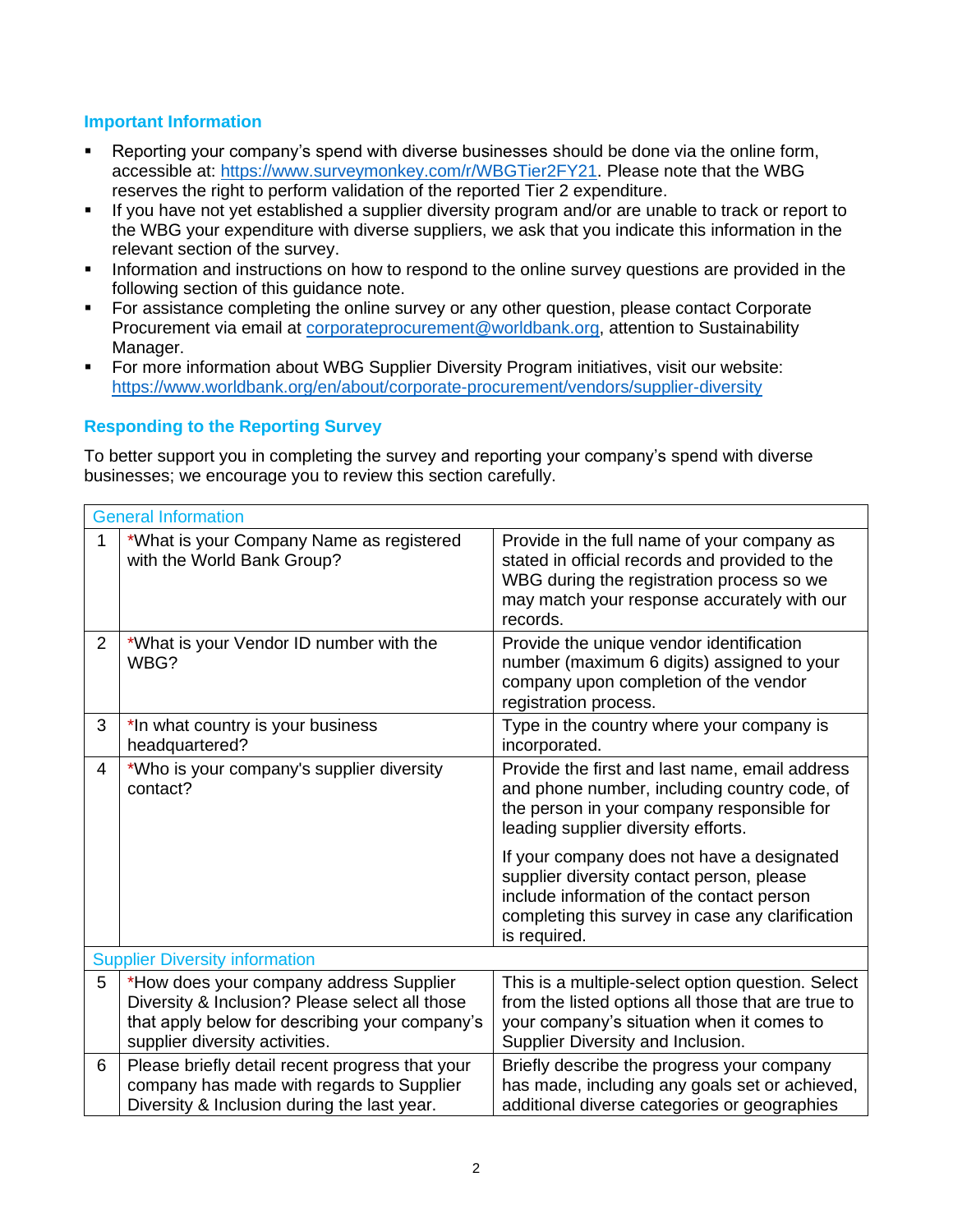|                |                                                                                                                                                                                                                                       | targeted, etc., during the period of July 1, 2020<br>to June 30, 2021, or the closest available 12-<br>month period to these sat dates.                                                                                                                         |
|----------------|---------------------------------------------------------------------------------------------------------------------------------------------------------------------------------------------------------------------------------------|-----------------------------------------------------------------------------------------------------------------------------------------------------------------------------------------------------------------------------------------------------------------|
| $\overline{7}$ | *Are you able to track and report to the World<br>Bank Group your company's spend with<br>diverse businesses for WBG Fiscal Year 2021;<br>i.e. the period between July 1, 2020 and June<br>30, 2021 (or the closest 12-month period)? | This is a Yes or No answer. Depending on<br>your selection you will be required to answer<br>questions #8 & #9 or skip directly to question<br>#10.                                                                                                             |
| 8              | *If you cannot report your spend with diverse<br>suppliers, please indicate why.                                                                                                                                                      | This is a multiple choice answer, select the<br>option that best describes your company's<br>situation when it comes to reporting supplier<br>diversity spend.                                                                                                  |
| 9              | *Please indicate the estimated target date for<br>when you will be able to begin reporting this<br>information to the WBG.                                                                                                            | Provide an indicative date by which you<br>anticipate your company will be able to report<br>supplier diversity spend.                                                                                                                                          |
|                |                                                                                                                                                                                                                                       | We strongly encourage our suppliers to<br>establish Supplier Diversity Programs and<br>hope that this date will be no later than one<br>year from receiving this request.                                                                                       |
| 10             | If your reporting period does not match the<br>WBG's Fiscal Year 2021 (July 1, 2020 to June<br>30, 2021), please indicate the start and end<br>dates of the most recent 12-months period you<br>are able to report.                   | Provide data for the most recent 12-month<br>period you can report noting the start and end<br>date in your response. If you are reporting your<br>diverse spend in alignment with the WBG fiscal<br>year 12-month period, please leave this<br>question blank. |
|                | <b>Diverse Spend Data: Direct Spend</b>                                                                                                                                                                                               |                                                                                                                                                                                                                                                                 |
| 11             | *Did you engage any diverse suppliers as<br>subcontractors for carrying out work under<br>your WBG contract(s) during the reporting<br>period?                                                                                        | This is a multiple choice answer, select the<br>option that best describes your company's<br>situation.                                                                                                                                                         |
|                |                                                                                                                                                                                                                                       | If (i) your company has not engaged any<br>subcontractors, or (ii) your subcontractors<br>were not diverse businesses, please indicate<br>"No" as your response to this question.                                                                               |
|                |                                                                                                                                                                                                                                       | If you select No or Unable to determine<br>whether any of the subcontractors engaged<br>in servicing our WBG contract(s) are<br>diverse businesses, you will move to<br>question #13.                                                                           |
| 12             | *What is your Company's total spend (in USD)<br>with these diverse subcontractors directly<br>related to your WBG contract(s) during the<br>reporting period?                                                                         | Indicate the total dollar amount (to the nearest<br>dollar, in USD) of expenditure for each diverse<br>supplier category as applicable. Please note<br>that 100% of this spend should be reported to<br>the WBG.                                                |
|                |                                                                                                                                                                                                                                       | Example:<br>During the reporting period in question, WBG<br>vendor A utilizes subcontractor X and Y and pays<br>them \$60,000 and \$60,000 respectively, to help<br>carry out their WBG contract obligations. Company                                           |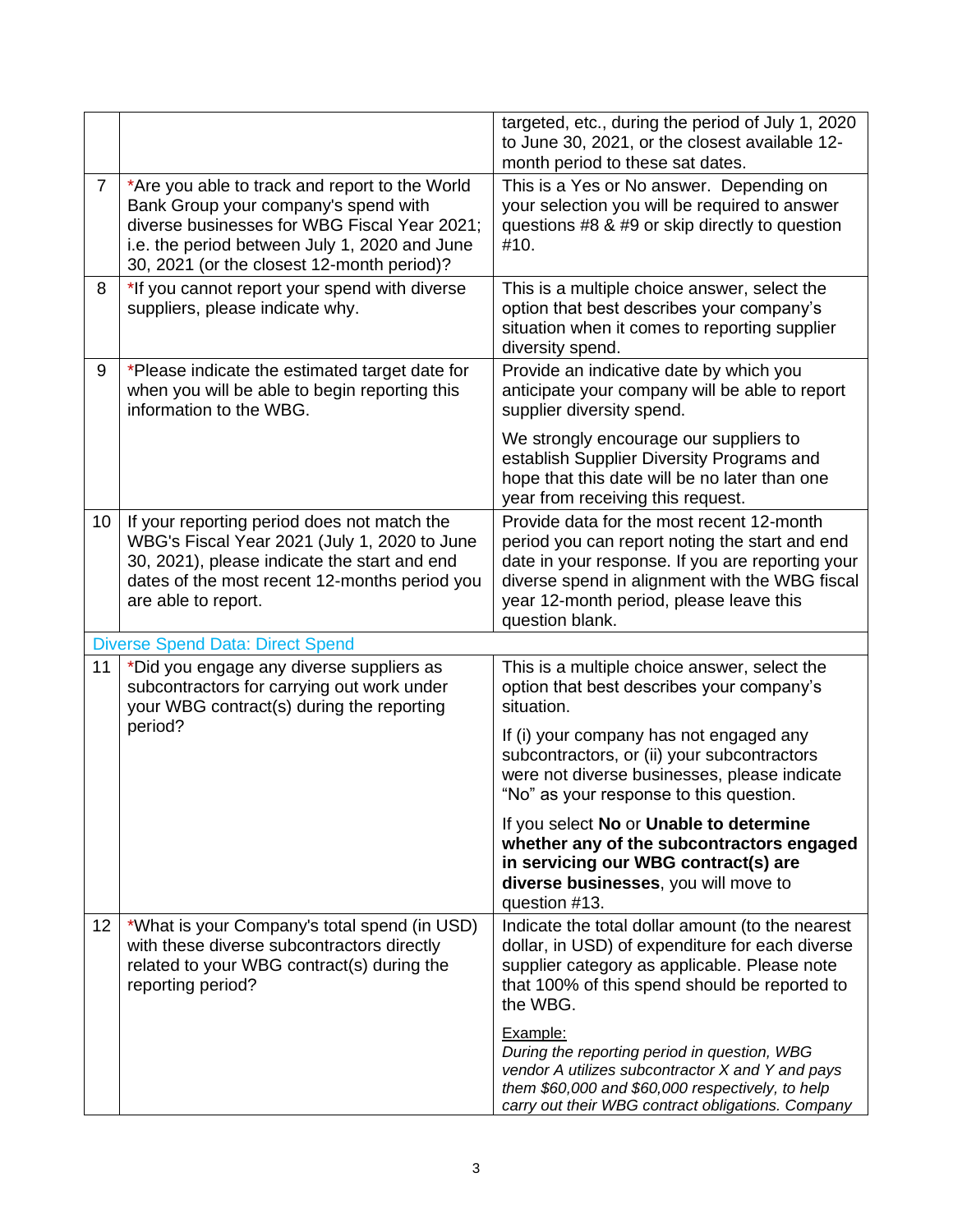|    |                                                                                                                                                                                         | X and Y are woman-owned businesses. Company<br>A should report \$120,000 under woman-owned<br>business enterprises field.                                                                                                                                                                                                          |
|----|-----------------------------------------------------------------------------------------------------------------------------------------------------------------------------------------|------------------------------------------------------------------------------------------------------------------------------------------------------------------------------------------------------------------------------------------------------------------------------------------------------------------------------------|
|    | <b>Diverse Spend Data: Indirect Spend</b>                                                                                                                                               |                                                                                                                                                                                                                                                                                                                                    |
| 13 | Did your Company have spend with diverse<br>businesses during the reporting period for<br>goods and services that do not directly relate<br>to performing work under your WBG contract? | This is a multiple choice answer, select the<br>option that best describes your company's<br>situation. Depending on your selection you will<br>be required to answer questions #14 & #15 or<br>skip directly to question #16.                                                                                                     |
| 14 | What is your Company's total spend (in USD)<br>with diverse-owned businesses during the<br>reporting period?                                                                            | Please indicate your company's total dollar<br>amount expenditure with diverse businesses<br>for goods and services that do not directly<br>relate to performing work under your WBG<br>contract. A portion of this diverse spend will be<br>allocated to WBG and reported as your indirect<br>diverse spend based on the formula: |
|    |                                                                                                                                                                                         | WBG Allocation Factor = Total annual sales to<br>$WBG \div Total$ annual company Sales Revenue                                                                                                                                                                                                                                     |
|    |                                                                                                                                                                                         | Indirect diverse spend allocated to $WBG =$<br>Total annual diverse Spend x WBG Allocation<br>Factor                                                                                                                                                                                                                               |
|    |                                                                                                                                                                                         | Please do not calculate the allocation<br>yourself, we will take care of the calculation<br>based on your company's total dollar amount<br>expenditure with diverse businesses.                                                                                                                                                    |
| 15 | *What is your company's Total Revenue during<br>the reporting period (in USD)?                                                                                                          | Provide the total dollar amount of the<br>company's revenue during the reporting<br>period.                                                                                                                                                                                                                                        |
|    | <b>End of Report</b>                                                                                                                                                                    |                                                                                                                                                                                                                                                                                                                                    |
| 16 | Attestation                                                                                                                                                                             | Confirm that all the information reported in this<br>form is accurate and complete to the best of<br>your knowledge and belief.                                                                                                                                                                                                    |
|    |                                                                                                                                                                                         | By attesting to the information provided and<br>clicking the DONE button, your report for the<br>WBG Tier 2 Diverse Spend reporting exercise<br>is complete and your responses submitted to<br>WBG Corporate Procurement. No further<br>action is necessary.                                                                       |

\*Denotes answer to the question is mandatory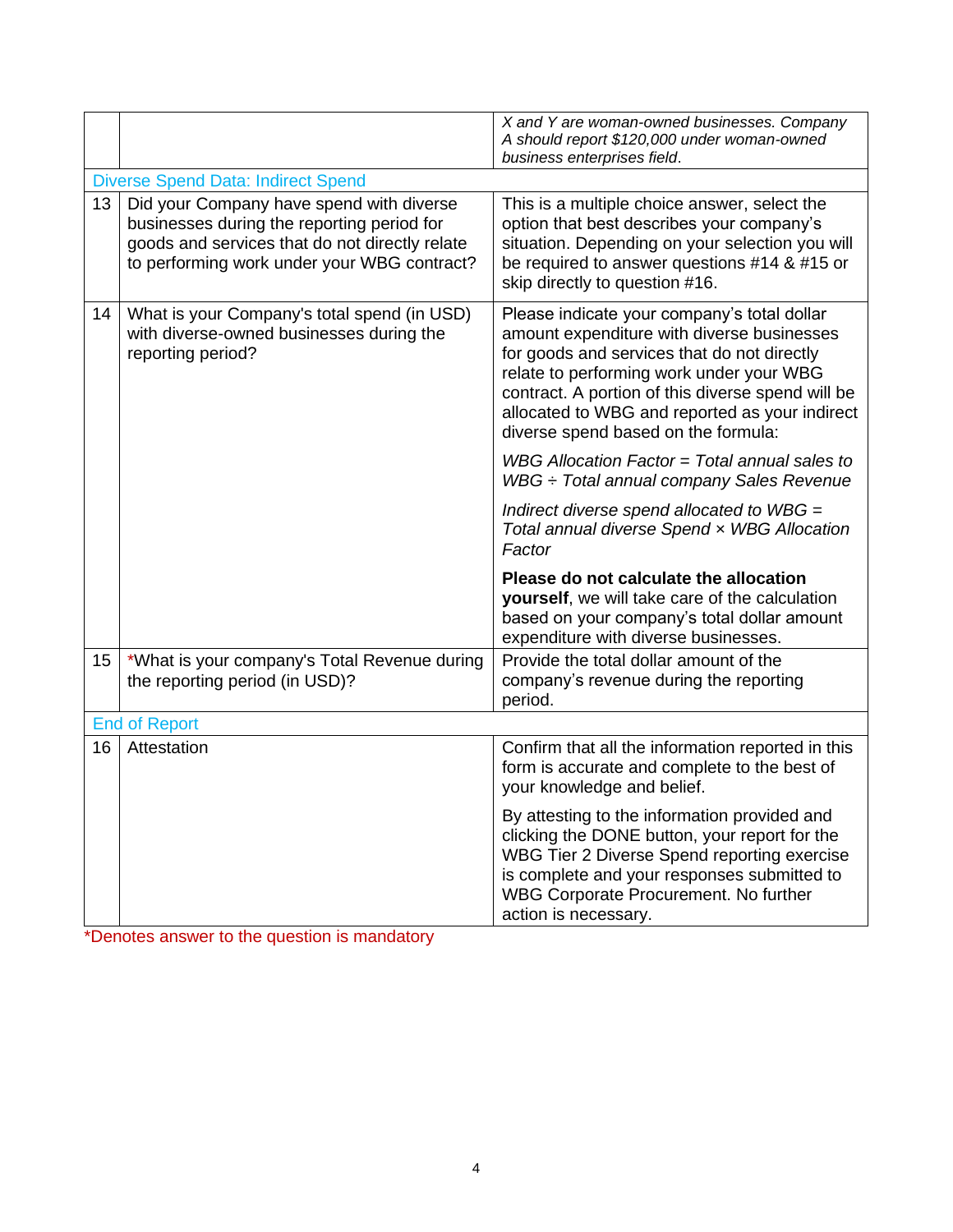### **Appendix 1**

Certification is provided to diverse businesses through recognized third-party certification bodies as well as equivalent Federal, State, and Local Certification Bodies. Indicative examples of certification bodies per diverse supplier group include the following:

| <b>Diversity business category</b> |                             | <b>Examples of certification bodies</b>                            |
|------------------------------------|-----------------------------|--------------------------------------------------------------------|
| <b>Woman-Owned Business</b>        | <b>USA</b>                  | Others/Global                                                      |
| <b>Enterprises (WBE)</b>           | <b>WBENC</b>                | <b>WEConnect International</b>                                     |
|                                    | Federal, State, and Local   | (Global)                                                           |
|                                    | <b>Certification Bodies</b> | WBE Canada (Canada)                                                |
|                                    |                             | Federal, State, and Local                                          |
|                                    |                             | Certification Bodies, where                                        |
|                                    |                             | available                                                          |
| <b>Minority-Owned Business</b>     | <b>USA</b>                  | Others/Global                                                      |
| <b>Enterprises (MBE)</b>           | <b>NMSDC</b>                | Australia - Supply Nation                                          |
|                                    | Federal, State, and Local   | Canada - CAMSC                                                     |
|                                    | <b>Certification Bodies</b> | China: MSD China                                                   |
|                                    |                             | <b>UK - MSDUK</b>                                                  |
|                                    |                             | South Africa - SASDC                                               |
| <b>Disabled-Owned Business</b>     | <b>USA</b>                  | Others/Global                                                      |
| <b>Enterprise (DOBE)</b>           | Disability: IN              | Federal, State, and Local                                          |
|                                    | Federal, State, and Local   | Certification Bodies, where                                        |
|                                    | <b>Certification Bodies</b> | available                                                          |
| <b>LGBT-Owned Business</b>         | <b>USA</b>                  | Others/Global                                                      |
| <b>Enterprises (LGBTBE)</b>        | <b>NGLCC</b>                | Certification where applicable by                                  |
|                                    |                             | <b>LGBT Chambers of Commerce</b>                                   |
|                                    |                             | or Business Networks:                                              |
|                                    |                             | Australia - Gay and Lesbian<br><b>Organization of Business and</b> |
|                                    |                             | <b>Enterprise (GLOBE)</b>                                          |
|                                    |                             | Brazil - Câmara de Comércio e                                      |
|                                    |                             | Turismo LGBT do Brasil                                             |
|                                    |                             | Canada - Canadian Gay and                                          |
|                                    |                             | <b>Lesbian Chamber of Commerce</b>                                 |
|                                    |                             | (CGLCC)                                                            |
|                                    |                             | Central & Eastern Europe - East                                    |
|                                    |                             | <b>Meets West</b>                                                  |
|                                    |                             | Colombia - Cámara de<br><b>Comerciantes LGBT de</b>                |
|                                    |                             | Colombia (CCLGBTco)                                                |
|                                    |                             | Costa Rica - Cámara de                                             |
|                                    |                             | <b>Comercio Diversa Costa Rica</b>                                 |
|                                    |                             | (CCDCR)                                                            |
|                                    |                             | Dominican Republic - Cámara de                                     |
|                                    |                             | Comercio LGBT de la República                                      |
|                                    |                             | Dominicana (CCLGBTRD)                                              |